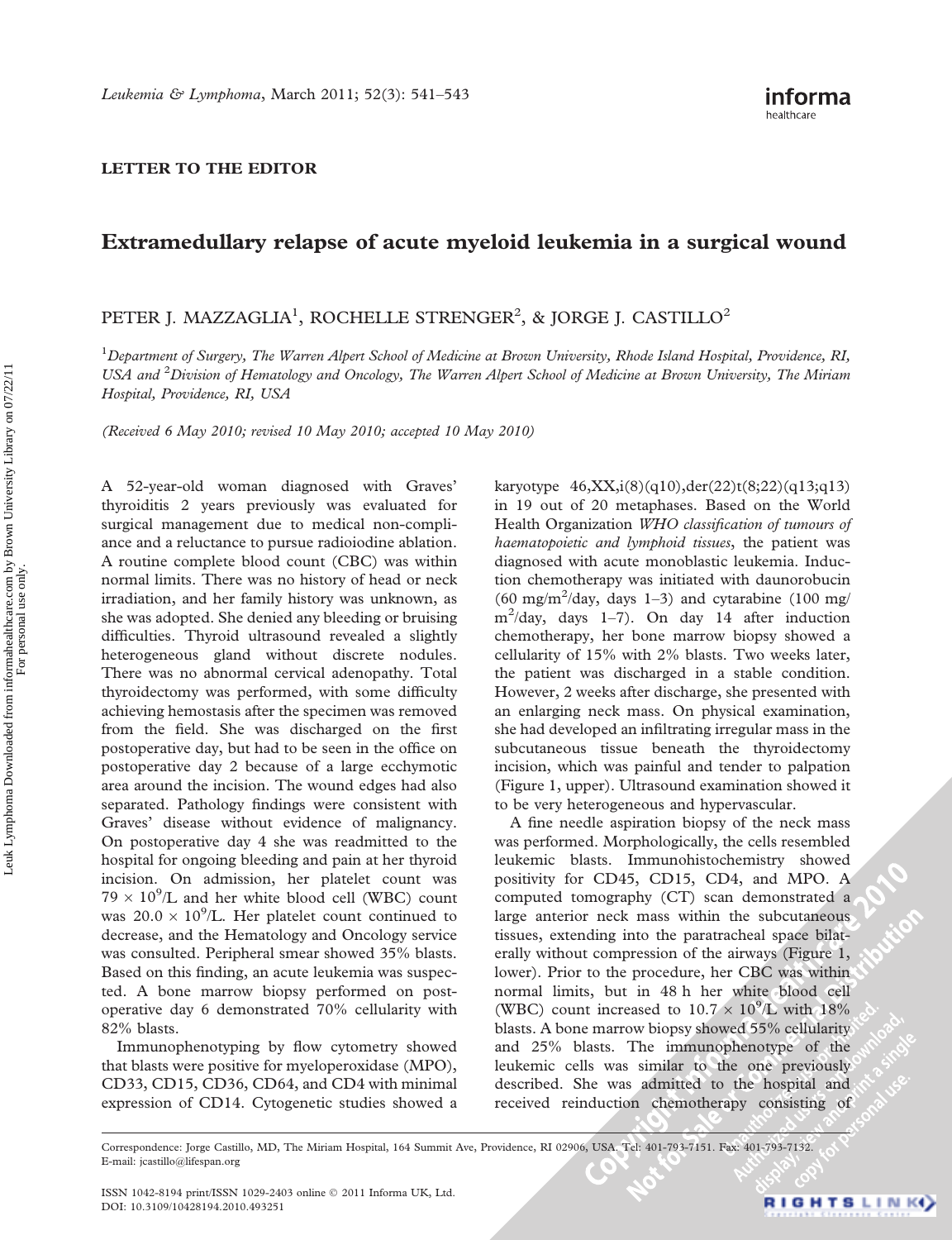

Figure 1. Patient's front and left profile (upper) and corresponding contrast-enhanced CT scans (lower) showing the subcutaneous chloroma located in the anterior aspect of the neck.

mitoxantrone (6 mg/m<sup>2</sup>/day, days 1–6), etoposide (80 mg/m<sup>2</sup>/day, days 1–6), and cytarabine (1 g/m<sup>2</sup>/ day, days 1–6). The leukemic infiltrate in her neck decreased in size, and a 14-day bone marrow biopsy showed a markedly decreased hematopoiesis with 5% cellularity. Due to her aggressive clinical course, she was referred for hematopoietic stem cell transplant (HSCT). Unfortunately, while undergoing the workup for her HSCT, she developed seizures secondary to an intracranial hemorrhage and was found unresponsive at her home. Her CBC at the time of admission to the ICU was within normal limits. Due to her severe anoxic brain injury, her family decided to withdraw medical care and she was then transferred to an inpatient hospice facility, where she expired a few days later.

Acute myeloid leukemia (AML) is a clonal proliferation of malignant myeloid precursors in which the normal bone marrow maturation process is interrupted, leading to an accumulation of immature blast forms. Based on the French–American–British (FAB) classification system, this patient would have presented with the FAB M5 subtype of AML, which has been associated with a poor prognosis. However, in accordance with the WHO

classification, this case was diagnosed with AML, not otherwise specified, acute monoblastic leukemia subtype [1]. Acute monoblastic leukemia accounts for less than 5% of all cases of AML, and is considered a rare disease by the Office of Rare Diseases of the National Institutes of Health since it affects fewer than 200 000 people in the United States. The prognosis of patients with this specific variant of AML is currently unknown [1]. The specific cytogenetic finding of complete or partial tetrasomy 8 (four or more copies), however, portends a worse outcome, with a survival reported between 6 and 8 months despite the use of anthracyclinebased chemotherapy [2,3]. Tetrasomy 8 has rarely been reported in AML, but, when present, is usually the sole cytogenetic abnormality seen associated with monocytic variants [2–5]. Interestingly, leukemic cells carrying tetrasomy 8 have also shown a background of trisomy 8, suggesting a biological relationship (i.e. clonal evolution) [6]. Our patient had a partial tetrasomy 8, a much less common, but recurrent, finding than trisomy 8 in AML.

When leukemic cells develop as a solid tumor at extramedullary sites, they are called 'granulocytic sarcoma.' In 1853, these tumors were given the name